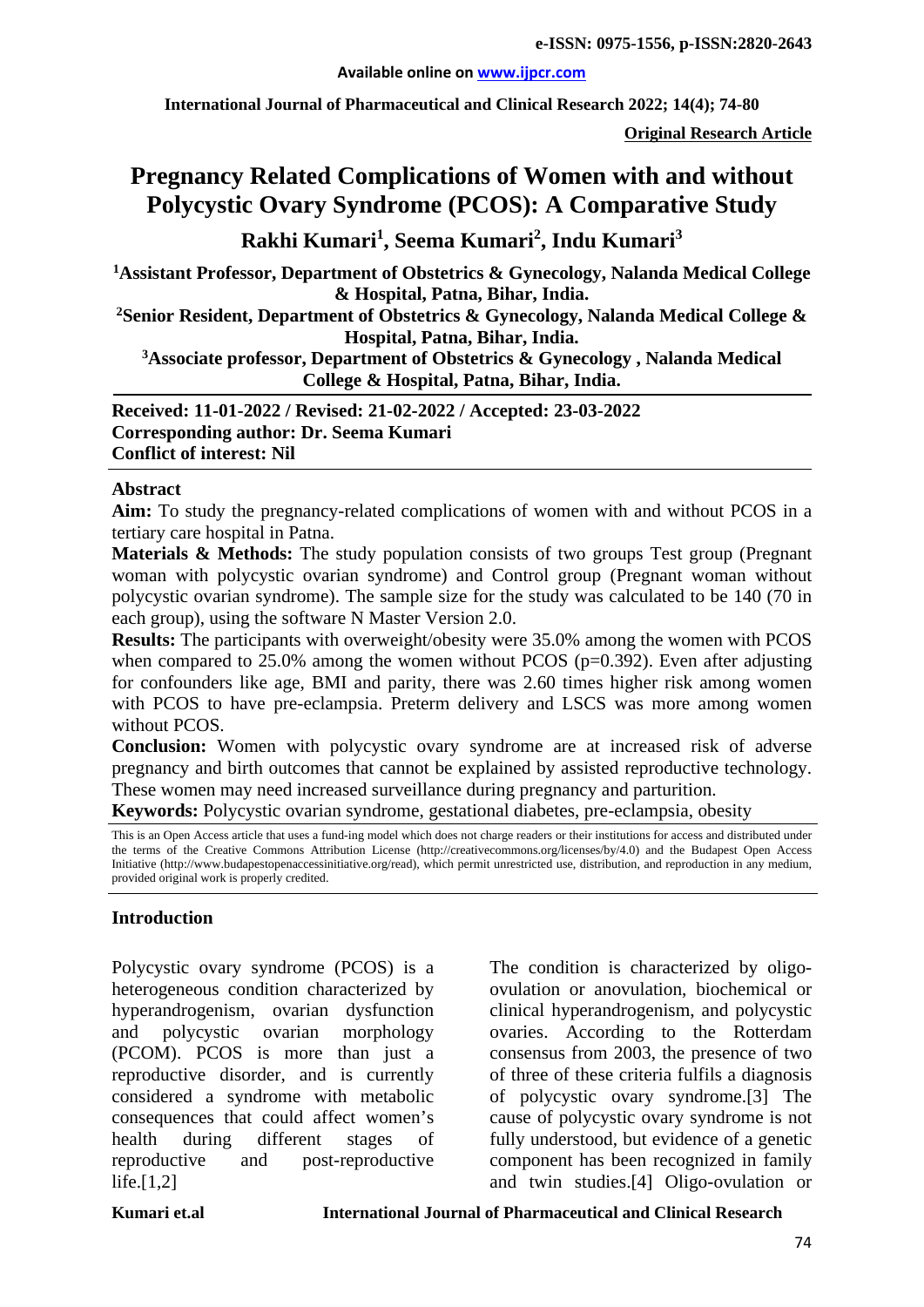anovulation in women with polycystic ovary syndrome is a major cause of infertility, and such women might require ovulation induction or assisted reproductive technology to become pregnant.[5] Changes to lifestyle can, however, improve the metabolic and endocrine consequences of having polycystic ovary syndrome, thus possibly improving infertility caused by anovulation.[6]

PCOS adversely affects the health status of women of reproductive age group by increasing the chance of much chronic morbidity. Increased chance of glucose intolerance, obesity, type 2 Diabetes mellitus, psychiatric problems, cardiovascular diseases and sleep disorders are common in PCOS women. Women with PCOS are having more chance of having an ovulatory infertility and weight gain also adversely affects it.

### **Material & Methods:**

A prospective cohort study of pregnant women aged 20-35 years attending the gynecology outpatient Department of Obstetrics & Gynecology, Nalanda Medical College & Hospital, Patna, Bihar, India for 1 year.

#### **Inclusion and exclusion criteria**

Pregnant women aged 20-35 years seeking obstetric care and provided informed consent were included in the study.

Woman with pre-existing medical conditions like Hypertension, Diabetes Mellitus, Hyperprolactinaemia, Antiphospholipid antibody syndrome, Systemic Lupus Erythematosus, thyroid disorders and those with twin gestation were excluded from the study.

#### Sample size and grouping

The study population consists of two groups Test group (Pregnant woman with polycystic ovarian syndrome) and Control group (Pregnant woman without polycystic ovarian syndrome). The sample size for the study was calculated to be 140 (70 in each group), using the software N Master Version 2.0.

#### Methodology

On obtaining the informed consent, the interview was conducted by the investigator herself. The data was collected using the standardized pretested structured interview schedule. Complete history and examination were done. Regular follow up of the participants up to delivery and pregnancy outcome in both test and control groups was undertaken.

#### **Results:**

The mean age of the participants was 25.3 years with a minimum of 20 years and a maximum of 34 years.

| <b>Characteristics</b> | Unadjusted PR (95%)<br>$\mathbf{C}\mathbf{D}$ | p value | Adjusted PR (95%)<br>$\mathbf{C}\mathbf{D}$ | p value |  |  |
|------------------------|-----------------------------------------------|---------|---------------------------------------------|---------|--|--|
|                        |                                               |         |                                             |         |  |  |
| Age in years           | $0.96(0.90-1.67)$                             | 0.642   | $1.09(0.92 - 1.13)$                         | 0.720   |  |  |
| Socio-economic status  |                                               |         |                                             |         |  |  |
| Lower                  | Reference                                     |         | Reference                                   |         |  |  |
| Middle                 | $1.14(0.50-1.70)$                             | 0.198   | $1.37(0.96-1.90)$                           | 0.329   |  |  |
| Upper                  |                                               | 0.804   |                                             | 0.859   |  |  |
| <b>BMI</b> category    |                                               |         |                                             |         |  |  |
| Normal                 | $1.01(0.50-1.74)$                             | 0.909   | $1.80(0.62-1.98)$                           | 0.872   |  |  |
| Overweight             | $1.78(0.80-2.87)$                             | 0.392   | $1.71(0.52 - 2.01)$                         | 0.209   |  |  |

#### **Table 1: Univariate and multivariable logistic regression analysis of risk factors and its association with PCOS (N=100)**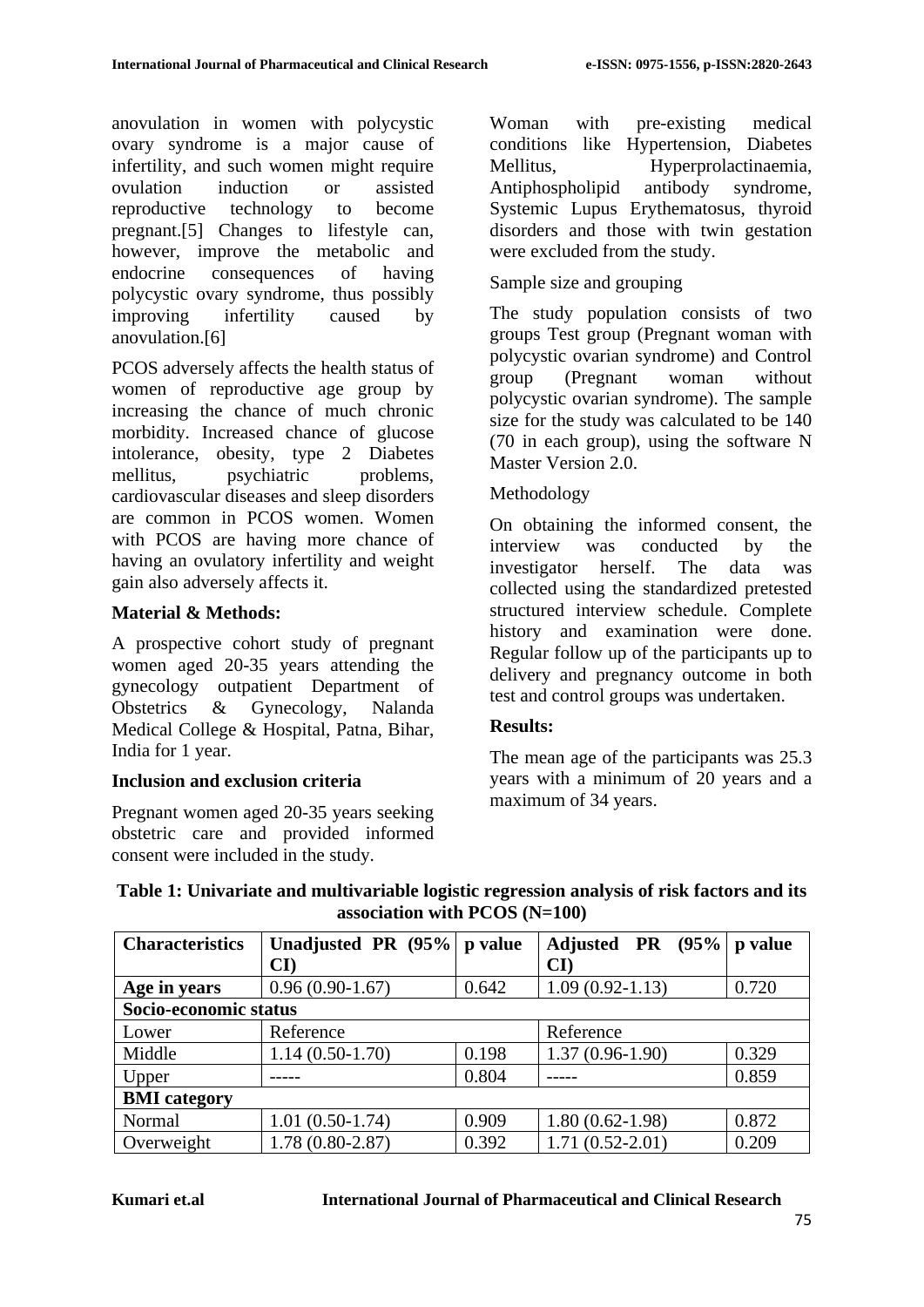| Obesity/Morbid     | Reference         |       | Reference          |       |  |  |
|--------------------|-------------------|-------|--------------------|-------|--|--|
| obesity            |                   |       |                    |       |  |  |
| <b>Parity</b>      |                   |       |                    |       |  |  |
| Primi              | $2.72(1.90-6.81)$ | 0.003 | $2.99(1.89-6.97)$  | 0.002 |  |  |
| Multi              | Reference         |       | Reference          |       |  |  |
| Mode of conception |                   |       |                    |       |  |  |
| Spontaneous        | Reference         |       | Reference          |       |  |  |
| Ovulation          | $9.21(0.90-70.2)$ | 0.051 | $9.89(0.11-237.1)$ | 0.221 |  |  |
| induction/assisted |                   |       |                    |       |  |  |

The participants with overweight/obesity were 35.0% among the women with PCOS when compared to 25.0% among the women without PCOS (p=0.392). Proportion of primigravida among women with PCOS was 86.0% and among women without PCOS was 51.0%. Primigravida were having 2.76 times higher chance of presenting with PCOS when compared to

the multigravida and it was found to be statistically significant Mode of conception was spontaneous in 55.0% and 70.4% among women with and without PCOS, respectively.

IUI/IVF was the method of conception in 25.9% of women with PCOS, whereas only two women adopted IUI/IVF among the non-PCOS group. (Table-1)

| Table 2: Univariate and multivariable logistic regression analysis of gestational diabetes |  |
|--------------------------------------------------------------------------------------------|--|
| mellitus and its association with PCOS and other risk factors $(N=90)$                     |  |

| <b>Characteristics</b> | (95%<br>Unadjusted PR  | p value | Adjusted PR (95%       | p value |  |
|------------------------|------------------------|---------|------------------------|---------|--|
|                        | $\mathbf{C}\mathbf{D}$ |         | $\mathbf{C}\mathbf{D}$ |         |  |
|                        | <b>PCOS</b>            |         |                        |         |  |
| Yes                    | $1.71(0.60-3.01)$      | 0.372   | $2.73(1.71-2.01)$      | 0.006   |  |
| N <sub>o</sub>         | <b>Reference</b>       |         | <b>Reference</b>       |         |  |
| <b>BMI</b> category    |                        |         |                        |         |  |
| Obesity/Morbid         | 12.73 (4.71-32.83)     | < 0.001 | 17.21 (6.92-47.02)     | < 0.001 |  |
| obesity                |                        |         |                        |         |  |
| Overweight             | 7.92 (3.45-23.92)      | 0.001   | $7.02(2.92 - 21.93)$   | 0.001   |  |
| Normal                 | <b>Reference</b>       |         | <b>Reference</b>       |         |  |
| <b>Parity</b>          |                        |         |                        |         |  |
| Primi                  | $1.56(0.92-4.92)$      | 0.654   | $3.82(2.81 - 7.82)$    | 0.006   |  |
| Multi                  | <b>Reference</b>       |         | <b>Reference</b>       |         |  |

Table 2 shows that the women who are overweight and obese/morbid obesity were found to have increased risk of GDM by 7.92 times and 12.73 times when

compared to the normal women and it was found to be statistically significant. Similarly, GDM was found to be 1.56 times higher in Primigravida compared to multigravida women.

**Table 3: Univariate and multivariable logistic regression analysis of pre-eclampsia and its association with PCOS and other risk factors (N=90)**

| <b>Characteristics</b> | Unadjusted<br>$(95\% \text{ CI})$ | $PR \mid p$ value | Adjusted PR $(95\%$ p<br>$\mathbf{C}\mathbf{\Gamma}$ | value |
|------------------------|-----------------------------------|-------------------|------------------------------------------------------|-------|
| <b>PCOS</b>            |                                   |                   |                                                      |       |
| Yes                    | $2.98(1.89-7.01)$                 | 0.065             | $2.60(1.27-6.09)$                                    | 0.031 |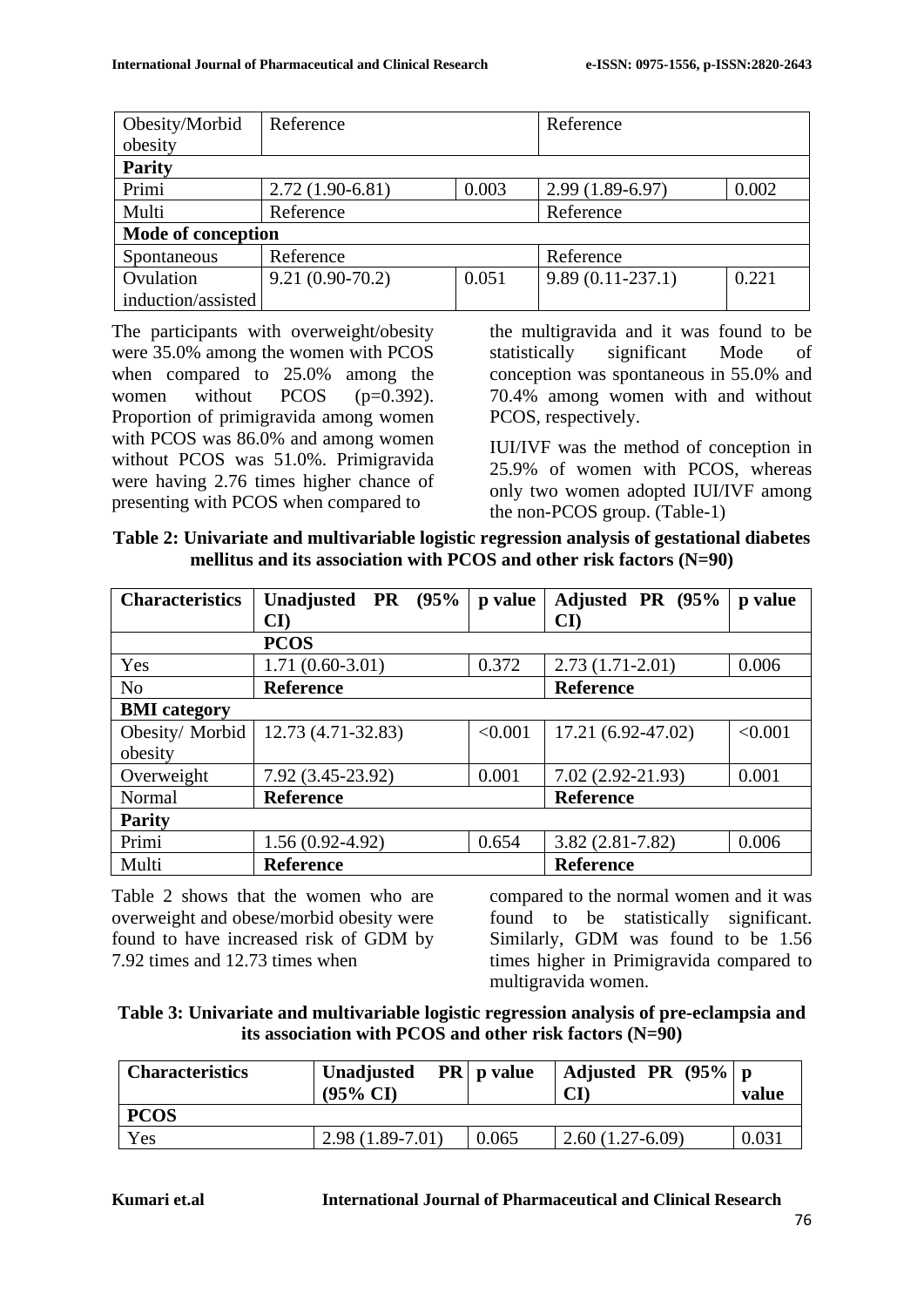| N <sub>o</sub>         | <b>Reference</b>  |         | <b>Reference</b>   |         |  |
|------------------------|-------------------|---------|--------------------|---------|--|
| Age in years           | $1.21(1.00-1.44)$ | 0.054   | $1.00(1.00-1.03)$  | < 0.001 |  |
| <b>BMI</b> category    |                   |         |                    |         |  |
| Obesity/Morbid obesity | 8.92 (3.72-21.74) | < 0.001 | 10.82 (5.93-25.27) | < 0.001 |  |
| Overweight             | $6.82(2.1-16.83)$ | 0.001   | $4.82(2.09-12.93)$ | 0.008   |  |
| Normal                 | <b>Reference</b>  |         | <b>Reference</b>   |         |  |
| <b>Parity</b>          |                   |         |                    |         |  |
| Primi                  | $1.81(0.51-4.82)$ | 0.471   | $2.63(1.51-1.80)$  | < 0.001 |  |
| Multi                  | <b>Reference</b>  |         | <b>Reference</b>   |         |  |

\*Variables used in the model: PCOS, age, BMI and parity

Women with PCOS were having 2.98  $[(1.89-7.01); p=0.065]$  times the higher risk of having preeclampsia. Even after

adjusting for confounders like age, BMI and parity, there was 2.60 times higher risk among women with PCOS to have preeclampsia. Similarly, as the age increases, the risk of pre-eclampsia also increases (Table-3).

**Fig 1: Distribution of the study participants by obstetric characteristics (Mode of conception) (N=100)**



Mode of conception was spontaneous in 62% and 75% among women with and without PCOS, respectively. IUI/IVF was the method of conception in 22.0% of

women with PCOS, whereas only two women adopted IUI/IVF among the non-PCOS group.



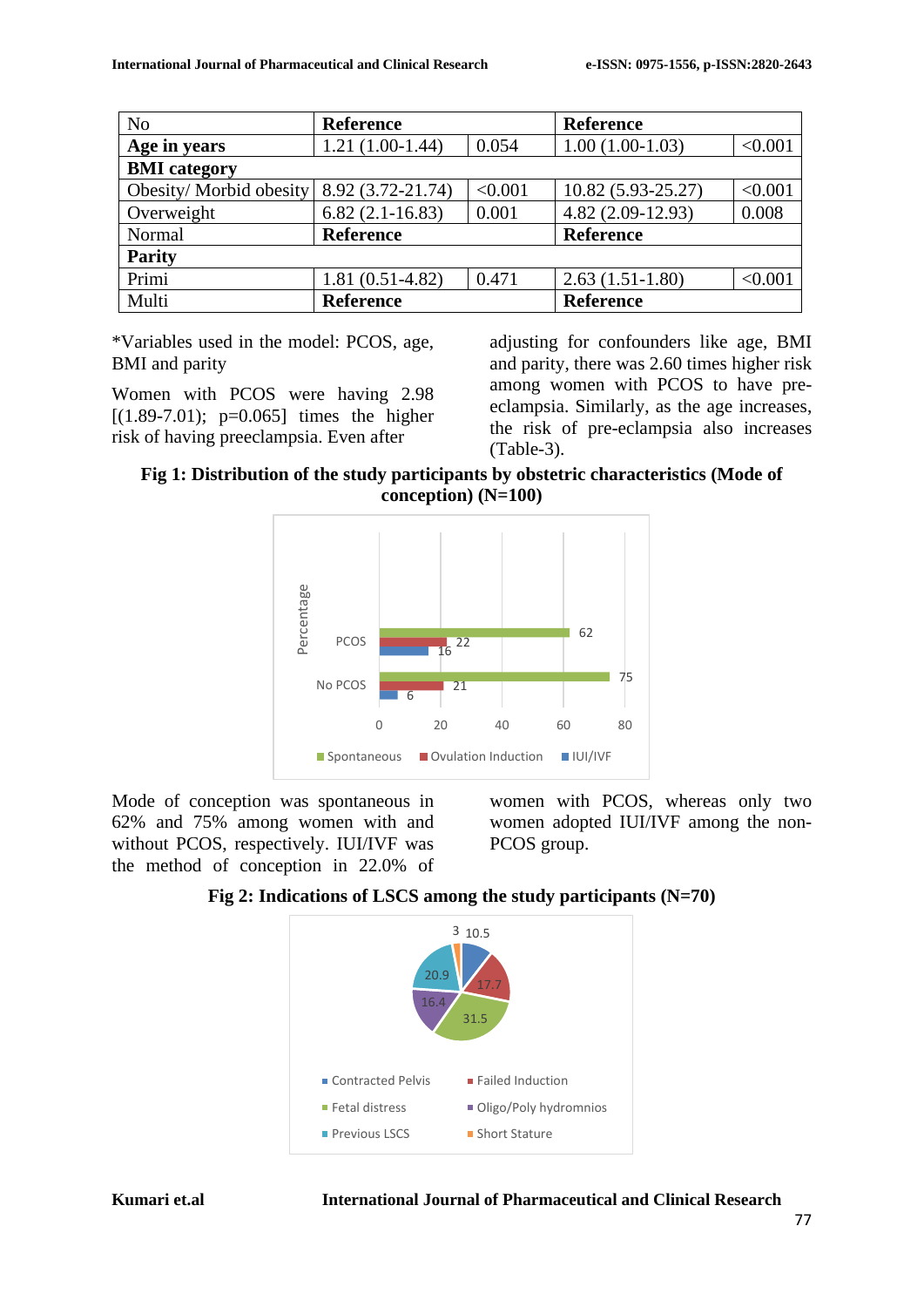Preterm delivery and LSCS was more among women without PCOS. Fetal distress was the most common indication of LSCS (31.5%) followed by previous LSCS (20.9%) among the women who underwent LSCS. Short stature was the indication of LSCS only in 3.0% of women who underwent LSCS. Obese/morbid obese women were having 1.27 times higher risk of undergoing LSCS when compared to the normal women and it was found to be significant even after adjusting for confounders. Similarly, primigravida had higher risk of undergoing LSCS after adjusting for confounders.

### **Discussion:**

An important issue in studying pregnancy complications in women with PCOS is the definition of the specific diagnostic features of PCOS, since the distinct variability in hormonal and metabolic abnormalities among various PCOS phenotypes could significantly influence the obstetric and neonatal outcomes observed.[7] The effect of obesity and/or IR and/or metabolic/hormonal abnormalities, which appear to vary across PCOS phenotypes, could play a crucial role.[8]

There was an interaction between assisted reproductive technology and polycystic ovary syndrome for preterm birth. Since women with polycystic ovary syndrome often need assisted reproductive technology or ovulation induction to become pregnant, the risk of multiple births increases, which is associated with preterm birth. In previous reports the strongest predictor for preterm birth in women with polycystic ovary syndrome was multiple birth.[9]

It is well founded that maternal obesity is associated with increased birth weight in offspring[10, 11] as well as glucose intolerance and gestational diabetes.[12] Women with polycystic ovary syndrome are in general more overweight than women without the condition. The estimates in the present study were, however, adjusted for body mass index, suggesting that polycystic ovary syndrome may increase the rate of fetal growth independently. Women with polycystic ovary syndrome are, regardless of body mass index, at increased risk of developing gestational diabetes,[13]supported by our finding.

Alvarez-Blasco F et al[14] in his study in Spain has reported that the risk of PCOS was 5 times higher in obese women when compared to the normal women (28.3% vs. 5.5%, respectively). The study demonstrated the prevalence of PCOS may be markedly increased in overweight and obese women. This supports the widely accepted hypothesis that overweight and obesity are common among adolescent girls and adult women with PCOS.

Insulin resistance which is present in PCOS suppresses adipocyte lipolysis, resulting in increased serum free fatty acids and triglycerides, ultimately leading to increased hepatic de novo lipogenesis and hyperlipidaemia which in turn can lead on to obesity. However, there are studies showing different results too. In a study, girls related to women with PCOS showed higher 17-hydroxyprogesterone concentrations, increased insulin resistance and decreased insulin induced suppression of fatty acid concentrations compared with healthy controls. [15]

Women with PCOS also present a 3–4 fold increased risk of developing preeclampsia (PE) during pregnancy.[16] In the first study, a significantly increased risk of PE (OR3.18, 95%CI 2.18–4.62) was observed in women with PCOS, however, this effect faded (OR1.69, 95% CI 0.99–2.88) when adjusted for BMI and parity. [17]However, when data were analyzed for hyper androgenic women with PCOS only, a significantly (OR 2.41, 95% CI 1.26–4.58) increased risk of PE was found.[17] The second study was a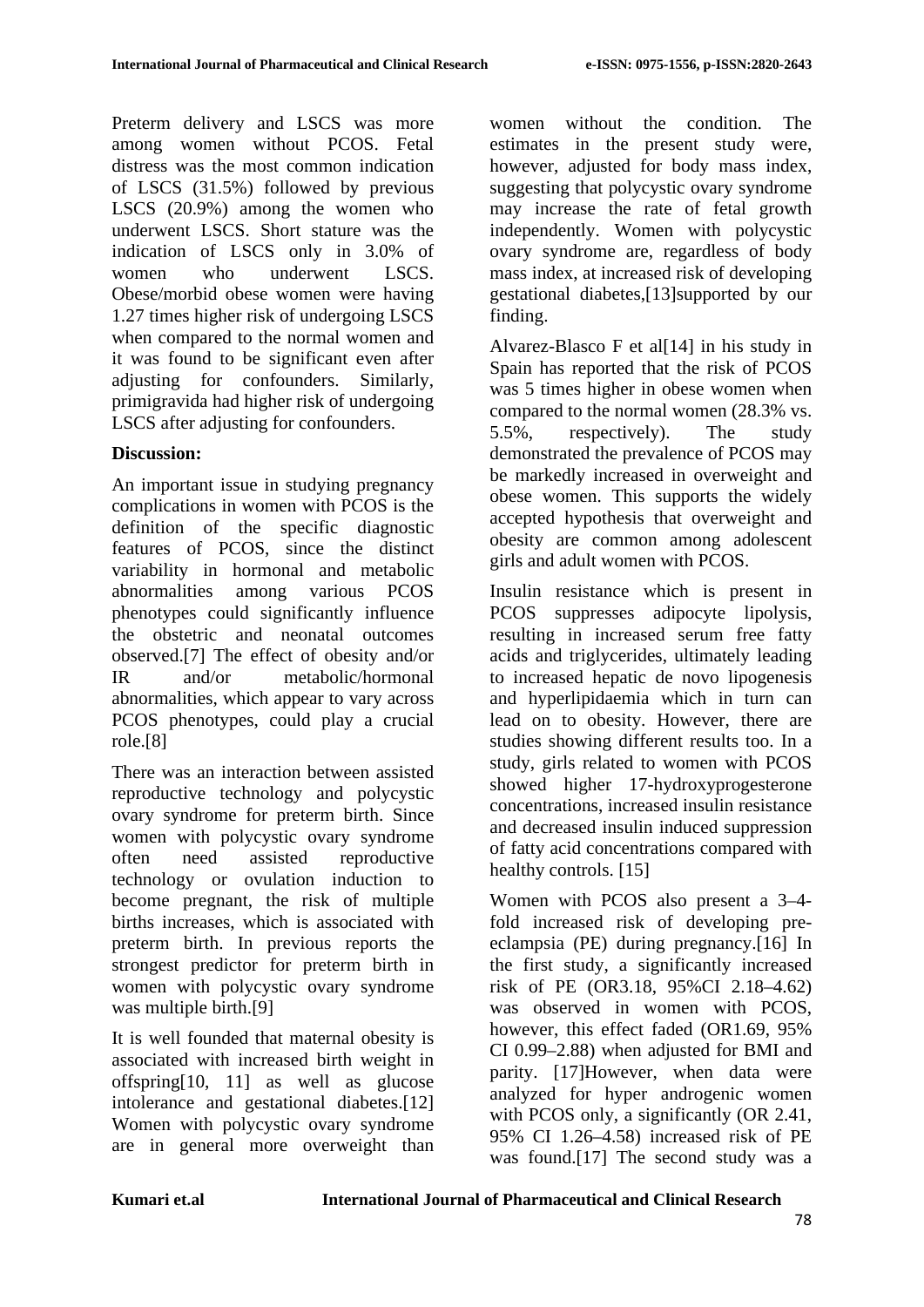case–control study showing a significantly increased risk of PIH and PE in a heterogeneous population of women with and without PCOS (12.7 and 8% versus 5.3 and 2%, respectively.[18]

In one study [19] the risk of being born small for gestational age in the offspring of women with polycystic ovary syndrome was increased, whereas this could not be confirmed in other studies.[20-22]

There was no association of PCOS with the preterm delivery in our study. One of the well-known risk factor for pre-term delivery is pre-eclampsia which is common in women with PCOS. That might well explain the plausibility of preterm babies in PCOS women, apart from numerous other causes. Our study shows that women with PCOS were having lesser risk for caesarian delivery, which is contrary to the available literature. [23-25]

## **Conclusion**

Women with polycystic ovary syndrome are at increased risk of adverse pregnancy and birth outcomes that cannot be explained by assisted reproductive technology. These women may need increased surveillance during pregnancy and parturition.

# **References:**

- 1. Dunaif A, Fauser BC. Renaming PCOS-a two-state solution. J Clin Endocrinol Metab 2013;98:4325–4328.
- 2. Orio F, Palomba S. Reproductive endocrinology: new guidelines for the diagnosis and treatment of PCOS. Nat Rev Endocrinol 2014;10:130–132.
- 3. Rotterdam ESHRE/SRM-sponsored PCOS Consensus Workshop Group. Revised 2003 consensus on diagnostic criteria and long-term health risks related to polycystic ovary syndrome (PCOS). Hum Reprod 2004;19:41-7.
- 4. Legro RS, Driscoll D, Strauss JF 3rd, Fox J, Dunaif A. Evidence for a genetic basis for hyperandrogenemia in

polycystic ovary syndrome. Proc Natl Acad Sci USA 1998;95:14956-60.

- 5. Rajashekar L, Krishna D, Patil M. Polycystic ovaries and infertility: our experience. J Hum Reprod Sci 2008;1:65-72.
- 6. Moran LJ, Hutchison SK, Norman RJ, Teede HJ. Lifestyle changes in women with polycystic ovary syndrome. Cochrane Database Syst Rev 2011;2:CD007506.
- 7. Palomba S. Aromatase inhibitors for ovulation induction. J Clin Endocrinol Metab 2015; 100:1742–1747.
- 8. Moran LJ, Pasquali R, Teede HJ, Hoeger KM, Norman RJ. Treatment of obesity in polycystic ovary syndrome: a position statement of the Androgen Excess and Polycystic Ovary Syndrome Society. Fertil Steril 2009;92:1966–1982.
- 9. Mikola M, Hiilesmaa V, Halttunen M, Suhonen L, Tiitinen A. Obstetric outcome in women with polycystic ovarian syndrome. Hum Reprod 2001;16:226-9.
- 10. Baeten JM, Bukusi EA, Lambe M. Pregnancy complications and outcomes among overweight and obese nulliparous women. Am J Public Health 2001;91:436-40.
- 11. Surkan PJ, Hsieh CC, Johansson AL, Dickman PW, Cnattingius S. Reasons for increasing trends in large for gestational age births. Obstet Gynecol 2004;104:720-6.
- 12. Cok T, Tarim E, Bagis T. Isolated abnormal value during the 3-hour glucose tolerance test: which value is associated with macrosomia? J Matern Fetal Neonatal Med 2011;24:1039-41.
- 13. Hernández, P. C., Pinedo, C. M., Rodríguez, R. P., Higuera, E. J., Peláez, D. S., Camuñas, Ángel F., & Fernández, J. M. (2021). Coloduodenal fistula in right colorectal cancer: Case report and review of the literature. Journal of Medical Research and Health Sciences, 4(1), 1135–1138.